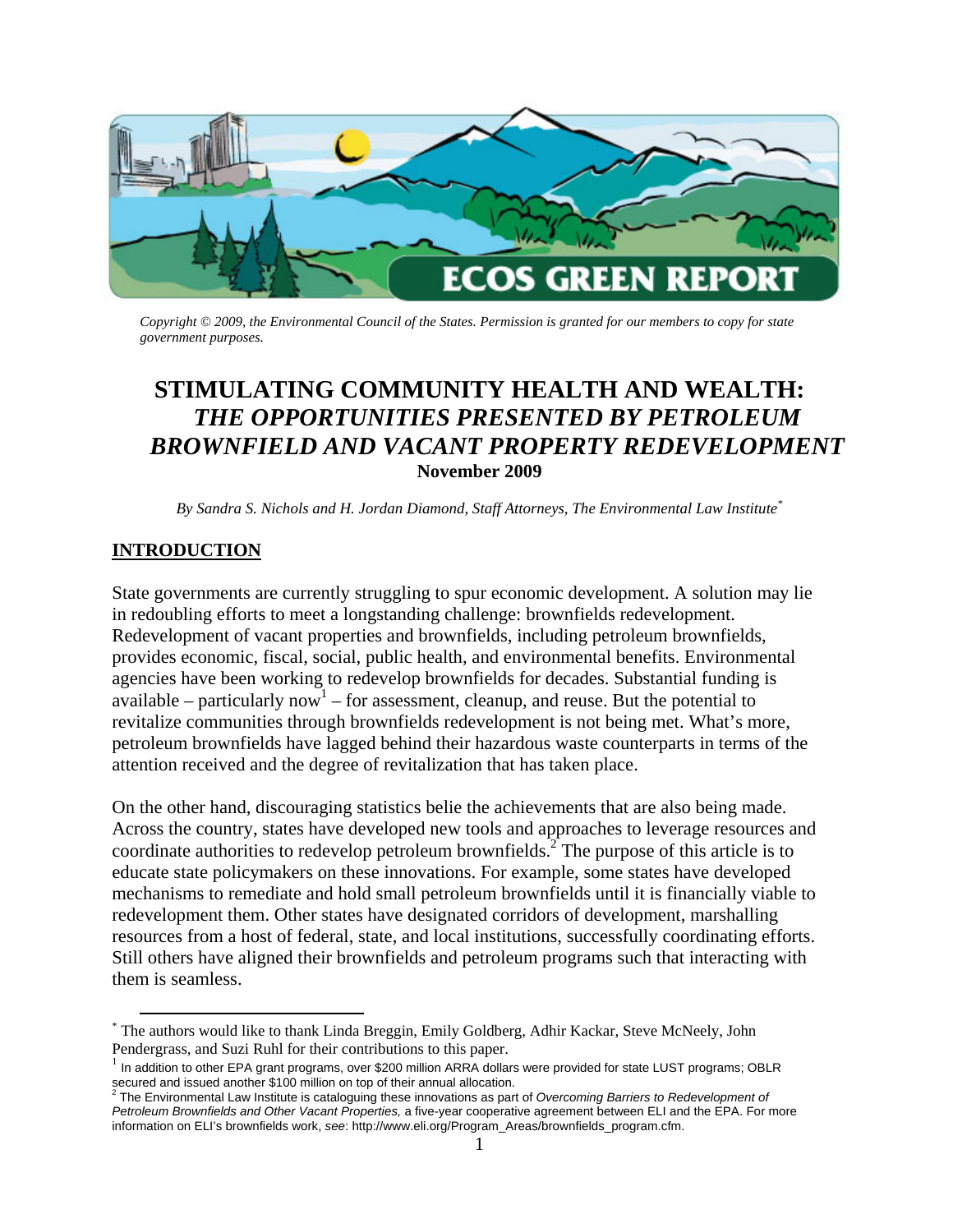This article highlights the opportunities associated with the revitalization of petroleum brownfields – providing a forum for states to showcase their role as a facilitator of community redevelopment, and positioning them to do a better job maximizing the returns on investments in petroleum brownfield redevelopment. While some of this information is not new, the failures to respond to the problem of petroleum brownfields persist. There is a particular concern that while resources may be broadly available, information about them and the structures needed to take advantage of them may not be evenly distributed, leaving disadvantaged groups plagued by perpetual implementation challenges. Unless there is a change in the awareness level – and motivation to  $act - of$  state policymakers, the tremendous potential that petroleum brownfield redevelopment offers for community revitalization and environmental health will not be fulfilled.

# **REPORT**

# **OVERVIEW OF PETROLEUM BROWNFIELDS AND VACANT PROPERTIES – AND THE CORRIDOR APPROACH TO REDEVELOPMENT**

A typical city contains numerous partially or entirely unused properties. A Brookings Institution study estimated that in 1998 roughly 14.8% of city land was abandoned.<sup>[3](#page-1-0)</sup> Such tracts of land often remain deserted indefinitely, as planners and developers rarely choose them for new development. Potential investors may avoid such sites out of concerns about contamination, and the perception that cleanup may require significant resources and time. Concern about the regulatory and technical complexities of handling petroleum may further increase apprehension about sites suspected of petroleum contamination, such as abandoned gas stations or auto body shops.

There are a number of assistance programs that specifically target petroleum brownfields. In 2001, Congress expanded the definition of the term brownfield to ensure the inclusion of sites contaminated by petroleum and mandated that 25% of federal funds appropriated to brownfields be slated for sites with petroleum contamination.<sup>[4](#page-1-1)</sup> If the brownfield contains an underground storage tank (UST), it may fall under the purview of EPA's Office of USTs (OUST). OUST also manages the Leaking UST (LUST) Trust Fund, which channels revenue obtained from a \$0.001 tax on motor fuel sales to fund cleanups of federally regulated UST sites that require emergency action or where the owner is unknown, or cannot or will not conduct the cleanup himself.<sup>[5](#page-1-2)</sup> The assessment, cleanup, and redevelopment of specific sites is then directly overseen and facilitated by state implementation programs, which may encompass a broader spectrum of petroleum sites than those outlined in the federally regulated universe. It is therefore incumbent on eligible grant entities to work with their respective state implementing agencies to assess the full range of support available for petroleum brownfields.

There are an estimated 200,000 petroleum brownfields in the U.S. $\text{6}$  $\text{6}$  $\text{6}$  The sites are often small parcels of land, geographically dispersed within urban areas. Thus it is more common for them to be near other types of abandoned properties – properties that remain vacant for reasons other than suspicions of contamination – than another petroleum site. Given the

<span id="page-1-0"></span><sup>3</sup> Michael A. Pagano & Ann O. Bowman, Vacant Land in Cities: An Urban Resource, at 7 (Brookings Institution 2000), available at http://www.brookings.edu/es/urban/pagano/paganofinal.pdf.

<span id="page-1-1"></span> <sup>42</sup> U.S.C. § 9604(k)(12).

<span id="page-1-2"></span><sup>&</sup>lt;sup>5</sup> For more information on LUST, *see* http://www.epa.gov/oust/ltffacts.htm (last visited June 24, 2009).<br><sup>6</sup> LLS EDA, Retraisum Braumfield Astics Plan: Prematics Revitalization and Sustainability (Oct. 2008).

<span id="page-1-3"></span>U.S. EPA, Petroleum Brownfield Action Plan: Promoting Revitalization and Sustainability (Oct. 2008), at 1, *available at* http://www.epa.gov/oust/rags/petrobfactionplan.pdf.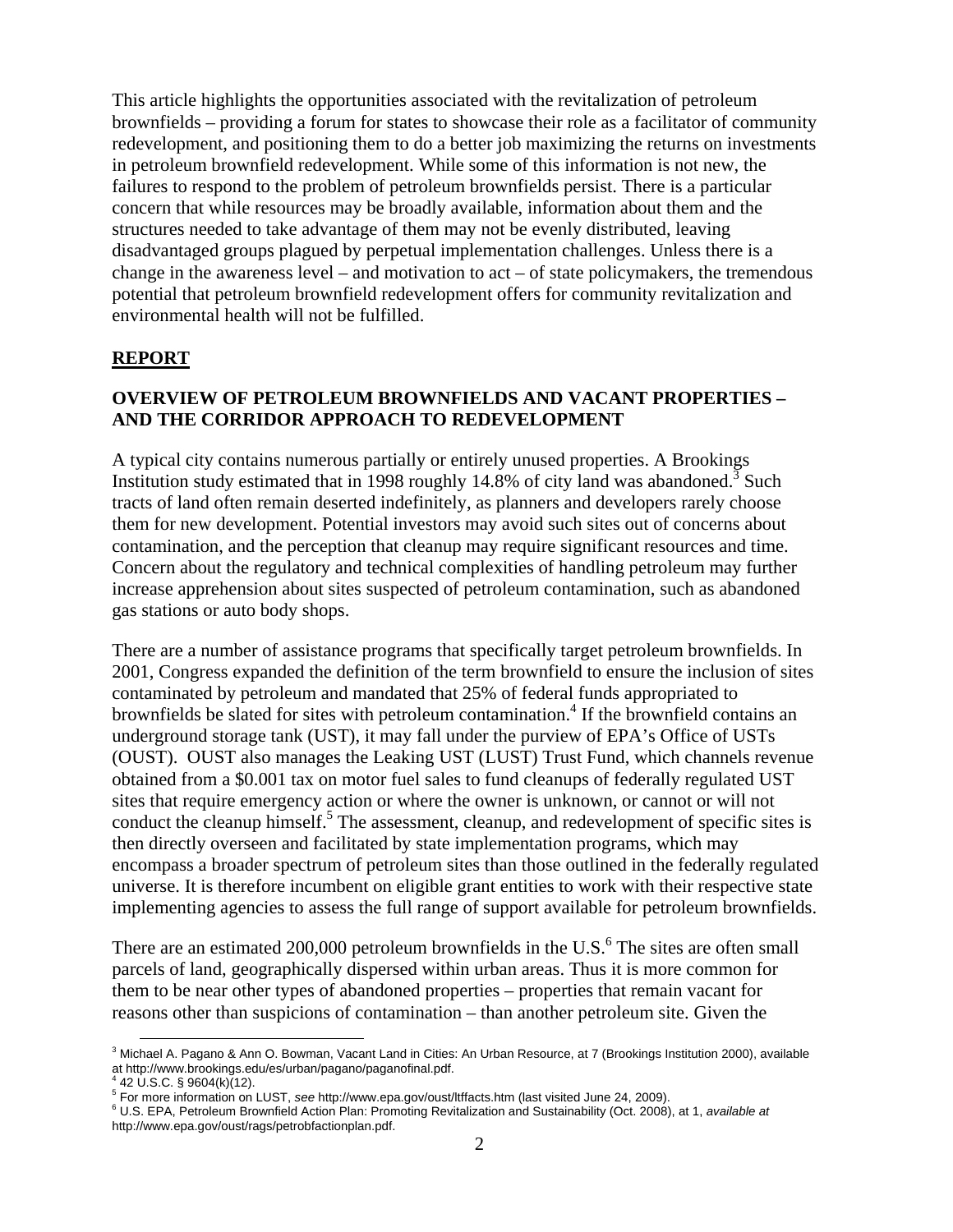typical arrangement of the types of vacant properties, and the special opportunities presented by the presence of petroleum brownfields, in many cases it may be most effective to consider redevelopment projects on a larger scale. A promising method for achieving petroleum brownfield reuse is through the redevelopment of entire corridors: regional projects that coordinate the cleanup and redevelopment of multiple vacant properties, including petroleum brownfields, as part of a single enterprise. Economies of scale (e.g., resource leveraging and cross-program coordination) are often by-products derived from these larger collaborative efforts projects.

# **BENEFITS OF REDEVELOPMENT AND REUSE**

There are significant advantages to redeveloping a previously used property, ranging from economic to environmental. These benefits suggest that the public investment dividends in a project are maximized when it involves redevelopment rather than development of a new site.

#### Economic Benefits

Redevelopment of petroleum brownfields and other vacant properties has spurred economic growth and employment opportunities in communities across the country. In Ocala City, Florida, a vacant supermarket was redeveloped into a document center, creating 100 new jobs and qualifying the developer for the State Job Bonus Refund of \$2,500 per job created.<sup>[7](#page-2-0)</sup> In Burlington, Iowa, suburban shopping malls outcompeted downtown shopping in the 1980s, causing a storefront vacancy rate of [8](#page-2-1)0%.<sup>8</sup> The city undertook a downtown redevelopment project and 20 years later has 212 new, relocated, and expanded businesses, as well as 500 new jobs.<sup>[9](#page-2-2)</sup> Redevelopment of vacant lots and petroleum brownfields also increases the density of an area. Mounting evidence shows that density of development contributes to the productivity of the workforce.<sup>[10](#page-2-3)</sup>

In addition to the permanent employment created by new businesses, community members can be employed in the short-term in cleanup and construction projects.<sup>11</sup> The U.S. Environmental Protection Agency's (EPA's) Brownfield Job Training Program enhances this opportunity by teaching community members to become environmental technicians, fostering the restoration and reuse of brownfields. $12$ 

## Fiscal Benefits

Communities can also benefit fiscally by redeveloping vacant properties. The closer a property is to existing infrastructure, the lower the costs of extending and maintaining the infrastructure for a new enterprise. Thus, high-density neighborhoods have lower

<span id="page-2-0"></span>http://www.floridabrownfields.org/SuccessStories/SS-Supermarket.htm (last visited June 3, 2009).

<span id="page-2-1"></span> International Economic Development Council, Economic Development and Smart Growth: 8 Case Studies on the Connection of Smart Growth Development and Jobs, Wealth and Quality of Life in Communities, at 25 (Alex Iams & Pearl Kaplan eds., 2006), http://www.iedconline.org/Downloads/Smart\_Growth.pdf.<br>9 Id.

**ENET ASSE TEE THE EXET ASSESSED TRANSHIFT CONCLLENT**<br>Tripling and a Brownfields Association, Success Stories: Supermarket to Document Center,

<span id="page-2-3"></span><span id="page-2-2"></span><sup>&</sup>lt;sup>10</sup> Antonio Ciccone & Robert E. Hall. *Productivity and the Density of Economic Activity*, 86 AMERICAN ECONOMIC REVIEW 54-70 (1996). A 1996 study showed that by doubling employment density, worker productivity increased by 6%. In their study, Ciccone and Hall concluded that more than half of the variance of output per worker was attributable to the difference in density of economic activity. This is largely attributable to having fewer externalities associated with the proximity of production and a higher level of specialization available in areas of higher density.<br><sup>11</sup> Improving Land and Lives: 10 years of Investment in EPA's Brownfield Job Training Program. Prepared by: SRA International,

<span id="page-2-5"></span><span id="page-2-4"></span>Inc. (Contract No. EP-W-07-023). March, 2008. Accessible at: http://www.epa.gov/brownfields/pdf/jtreport0408.pdf. 12 *Id.*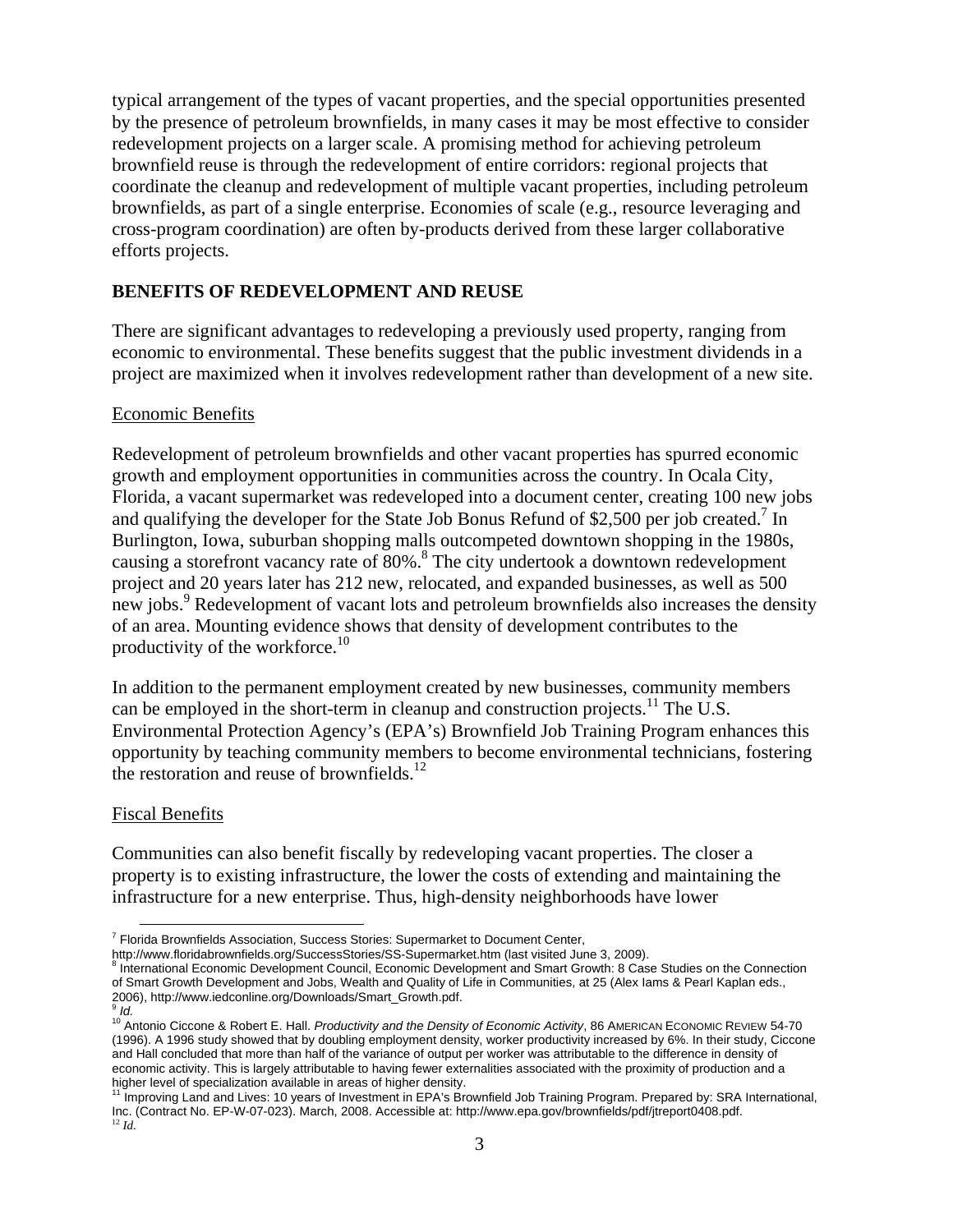infrastructure costs than sprawling areas. $13$  The reduced road building, water and sewer, and operation and maintenance costs that would result from nationwide infill redevelopment could exceed \$120 billion.<sup>14</sup> This approach would also allow for the preservation of an estimated four million acres of land over the next 25 years.<sup>[15](#page-3-2)</sup>

Beyond reducing the costs of new development, vacant property and petroleum brownfield redevelopment also offers an opportunity to increase tax revenue. Residential properties in densely developed zones generally have a higher value, which increases the tax base for local and state governments.<sup>16</sup> Siting businesses on vacant properties or petroleum brownfields can also increase tax revenue by replacing unusable land with taxable business. By 2004, the Burlington, Iowa redevelopment project mentioned previously increased property tax revenue by 33.9% – largely due to tax revenue from formerly vacant lots.<sup>17</sup>

#### Social Benefits

A prevalence of vacant properties can affect the social well-being of a community. Neighborhoods with vacant lots often have higher crime rates.[18](#page-3-5) Redevelopment may reduce crime by eliminating the invitation presented by deteriorated buildings. It also offers an opportunity to reduce crime through environmental design techniques, such as enhancing natural surveillance through creative landscaping and by strategically placing lighting. Areas that already have begun implementing crime reduction techniques show promising results. For example, the Florida Urban Infill and Redevelopment Assistance Grant program offers financial assistance to local governments to redevelop distressed urban areas. Sarasota County took advantage of this program and incorporated principles of crime prevention into the redevelopment of the North Trail neighborhood. Within six years, the North Trail neighborhood saw a 40% reduction in crime, compared to a citywide reduction of only 9%.<sup>19</sup>

Cities also can use available vacant lots and petroleum brownfields to expand housing options by increasing and diversifying the supply and types of both affordable and market-rate units.<sup>20</sup> Vacant lots and petroleum brownfields offer an opportunity for cities to promote mixedincome communities by siting affordable housing in areas surrounded by other land uses.<sup>21</sup> Mixed-income communities allow more citizens access to jobs, services, and transportation,

<span id="page-3-0"></span><sup>&</sup>lt;sup>13</sup> Mark Muro & Robert Puentes. Investing in a Better Future: A Review of the Fiscal and Competitive Advantages of Smarter Growth Development Patterns, at 6 *(*The Brookings Institution Center on Urban and Metropolitan Policy, 2004), *available at* http://www.brookings.edu/~/media/Files/rc/reports/2004/03metropolitanpolicy\_muro/200403\_smartgrowth.pdf. The marginal cost for serving additional members of the population is therefore less in highly populated areas than in less populated, more sprawling regions. See supra note 10, at 6.

<span id="page-3-1"></span>Muro & Puentes, *supra* note 13, Executive Summary; Smart Growth America, Economy,

http://www.smartgrowthamerica.org/economy.html (last visited June 3, 2009) (citing a study conducted by Rutgers University and the Brookings Institution).<br><sup>15</sup> Smart Growth America, *supra* note 14.

<span id="page-3-2"></span>

<span id="page-3-3"></span><sup>15</sup> Smart Growth America, *supra* note 14. 16 *See* Muro & Puentes, *supra* note 13, at 8; *see* also Arthur C. Nelson, Effects of Urban Containment on Housing Prices and Landowner Behavior, at 2 (Lincoln Institute of Land Policy 2000), available at

http://www.lincolninst.edu/pubs/PubDetail.aspx?pubid=298. (This may be due to a lack of housing supply, the boost to transportation efficiencies and lower service costs, or other causes.)<br><sup>17</sup> See lams & Kaplan, *supra* note 8, at 26.<br><sup>18</sup> Ann Carroll, Presentation: Achieving Community Revitalization through Brownfield Redevelopment, Rev

<span id="page-3-4"></span>

<span id="page-3-5"></span>Brownfield Redevelopment: How Paterson is succeeding and You Can Too! Brownfield Revitalization Toolkit (2007), at 49, *available at* http://www.eli.org/pdf/research/BrownfieldsCenter/PatersonToolKit2007.pdf; *see* James Q. Wilson & George L. Kelling, The Police and Neighborhood Safety: Broken Windows, THE ATLANTIC, Mar. 1982, at 3, *available at*

http://www.theatlantic.com/doc/198203/broken-windows and National Vacant Properties Campaign, Vacant Properties: The True Cost to Communities, at 3 (2003), available at http://www.vacantproperties.org/latestreports/True%20Costs\_Aug05.pdf.<br><sup>19</sup> Id.<br><sup>20</sup> Danielle Arignoia, Smart Growth Network Subgroup of Affordable Housing, Affordable Housing

<span id="page-3-7"></span><span id="page-3-6"></span>Connection (2001), at 20, http://www.smartgrowthamerica.org/affordable\_housing.pdf.

<span id="page-3-8"></span>*Id.* at 25.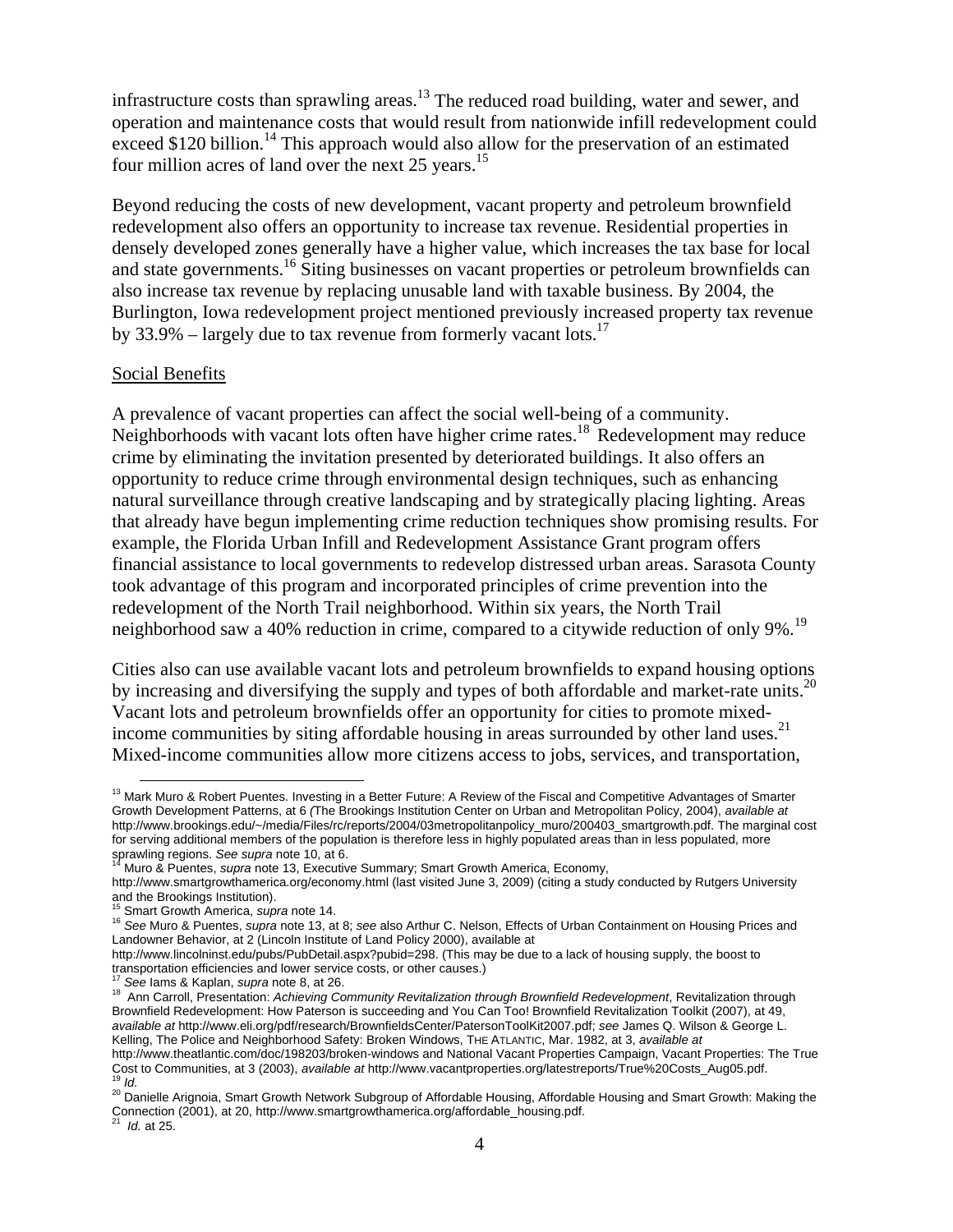and also reduce the likelihood of divestment and poverty in a given neighborhood.<sup>22</sup> The development of affordable housing units in urban areas also offers a financial benefit to the project owner. In the Parramore area of Orlando, Florida, a petroleum brownfield was redeveloped into a mixed-use development known as City View.<sup>23</sup> Forty percent of City View's 266 apartments are slotted as affordable housing, and through state incentives the investor received \$900,000 in tax refunds for the construction materials used in building those units. $^{24}$ 

## Environmental Benefits

Each of the steps in brownfield remediation and redevelopment provides environmental benefits. Removing contaminants protects groundwater and ensures a healthier ecosystem. Infill redevelopment results in more efficient energy consumption, because the amount of energy lost in transmission, or "line-loss," is directly correlated with the distance traveled.<sup>25</sup> Enhanced coordination between federal, state, and local officials helps optimize applicable assessment and cleanup practices and ensure that end use options remain protective of human health and the environment. Optimizing the use of available resources also helps ensure that funds remain to address other identified areas of need.

Redevelopment also reduces greenhouse gas emissions by decreasing the distance citizens must travel for daily activities. A study conducted by the U.S. Conference of Mayors found that brownfield redevelopment in Baltimore and Dallas reduced vehicle miles traveled (VMT) by 23-55%.<sup>26</sup> Similarly, an Urban Land Institute report concluded that infill could reduce VMT by an average of 30%, which would translate into a reduction of transportation-related greenhouse gas emissions of  $7-12\%$  nationwide by  $2050.<sup>27</sup>$ 

Finally, redevelopment projects present a chance to use environmentally friendly construction methods and to install energy efficient systems, resulting in lower overall energy usage. Energy-efficient buildings are less taxing on existing infrastructure and emit less greenhouse gas emissions than conventional buildings.<sup>28</sup>

## Public Health Benefits

Redevelopment also offers an opportunity to improve public health. Cleanups reduce a community's exposure to toxic chemicals and can improve both indoor and outdoor air quality. For example, remediating brownfields can alleviate vapor intrusion, which occurs when contaminated groundwater or soil releases gases that then rise through porous soil and cement to contaminate the air in buildings on the site. $^{29}$ 

<span id="page-4-2"></span>

<span id="page-4-3"></span><sup>25</sup> Evans Paull, Northeast-Midwest Institute, Energy Benefits of Urban Infill, Brownfields and Sustainable Urban Development: A Working Paper (2008), at 8, available at http://www.nemw.org/SustainableInfillBrownfieldsApril08.pdf (citing Urban Land Institute, Smart Growth America, the Center for Clean Air Policy, and the National Center for Smart

<span id="page-4-1"></span><span id="page-4-0"></span>

<sup>&</sup>lt;sup>22</sup> *Id.* at 26.<br><sup>23</sup> Florida Brownfields Association, Success Story: City View Orlando, http://www.floridabrownfields.org/SuccessStories/SS-<br>CityView\_Orlando.htm (last visited June 3, 2009).<br><sup>24</sup> *Id.* 

Growth, Growing Cooler: Evidence on Urban Development and Climate Change, Washington, D.C., Jan. 2008, available at http://www.smartgrowthamerica.org/gcindex.html).<br><sup>26</sup> Id. at 5.

<span id="page-4-4"></span>

<span id="page-4-5"></span><sup>26</sup> *Id.* at 5. 27 *Id*. at 4. 28 *Id.* at 6. 29 *Id*.

<span id="page-4-6"></span>

<span id="page-4-7"></span>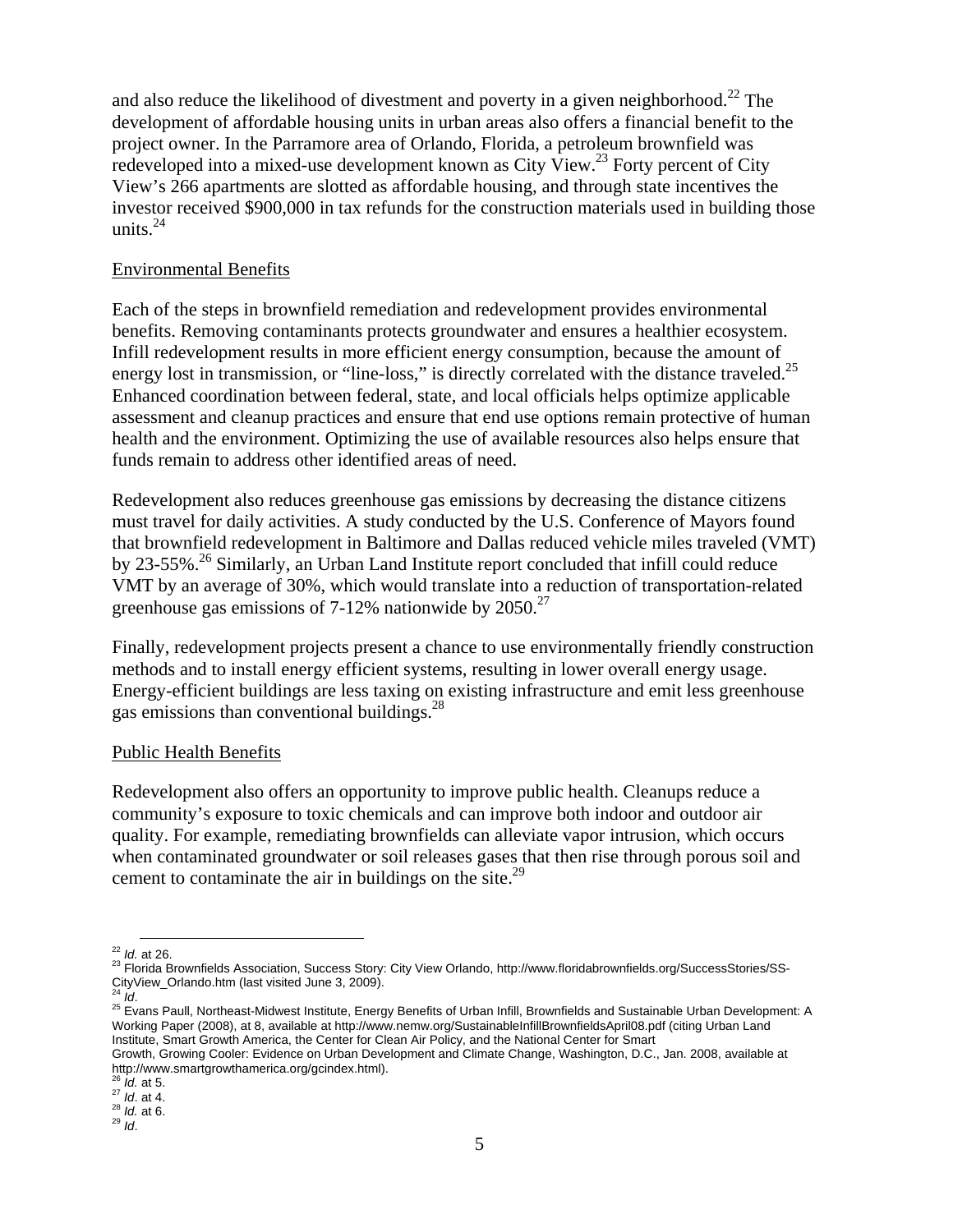The reductions in vehicle emissions that result from urban redevelopment also help improve outdoor air quality and public health. For example, vehicle emissions are a major contributor to the formation of ozone, $30$  which affects public health by exacerbating the effects of asthma, a disease suffered by nearly nine million children.<sup>31</sup> Other tailpipe pollutants, such as benzene and particulate matter, are known carcinogens.<sup>32</sup> A study of toxic emissions in the Los Angeles Basin concluded that 80% of the health risk due to toxic substances in the air stems from diesel exhaust. $33$ 

Finally, formerly contaminated sites can be used for siting health facilities. Denser development may improve fitness by giving people the chance to walk more. In Clearwater, Florida, a petroleum brownfield was remediated and then redeveloped into the Willa Carson Community Health Resource Center. In its first year, the health center served 7,000 area residents.<sup>34</sup> Redevelopment of vacant lots also can enhance walkability by increasing pedestrian access to activities and businesses.[35](#page-5-5)

# **BARRIERS TO REDEVELOPMENT AND REUSE**

Reusing vacant properties offers a host of economic, fiscal, social, and environmental benefits. However, a variety of obstacles – both real and perceived – make redevelopment projects less attractive and prevent developers from viewing them as good opportunities as often as they might. The following section summarizes some common legal, policy, and practical barriers.

# Awareness and Understanding of Petroleum Brownfields and Other Vacant Properties

One of the first obstacles to the redevelopment and reuse of vacant properties, including petroleum brownfields, is the lack of information about the conditions of such properties. First, it may not be immediately apparent whether a vacant lot is actually contaminated or what the pollutant may be. Second, if the contaminant is petroleum, there are particular assessment and cleanup considerations. There are separate technical procedures associated with assessing and cleaning up petroleum as opposed to other hazardous substances because petroleum may be addressed by different implementing agencies with different sets of requirements. Third, the lack of knowledge about petroleum brownfields is compounded by the fact that a lot of brownfield research and information does not include petroleum brownfields in its analyses.

## Site Marketability

The size and location of most petroleum brownfields presents another obstacle to redevelopment. Gas stations are generally situated on easily accessible but small parcels of land, close to roads and thoroughfares. This dispersed pattern makes it difficult to assemble

<span id="page-5-0"></span>

<span id="page-5-1"></span>

<span id="page-5-3"></span><span id="page-5-2"></span>

<sup>&</sup>lt;sup>30</sup> Smart Growth America, Health, http://www.smartgrowthamerica.org/health.html (last visited June 3, 2009).<br><sup>31</sup> *Id.*<br><sup>32</sup> *Id.*<br><sup>33</sup> South Coast Air Quality Management District, Multiple Air Toxics Exposure Study in t 6-1, Sept. 2008, available at http://www.aqmd.gov/prdas/matesIII/MATESIIIFinalReportSept2008.html.<br><sup>34</sup> Success Story: Willa Carson Community Health Resource Center: City of Clearwater. Florida Brownfields Association.

<span id="page-5-4"></span>http://www.floridabrownfields.org/SuccessStories/SS-WillaCarson.htm <sup>35</sup> *See* Health, *supra* note 30 (designing neighborhoods for walking is an important tool for protecting public health as walking

<span id="page-5-5"></span>can help prevent obesity, diabetes, and heart disease).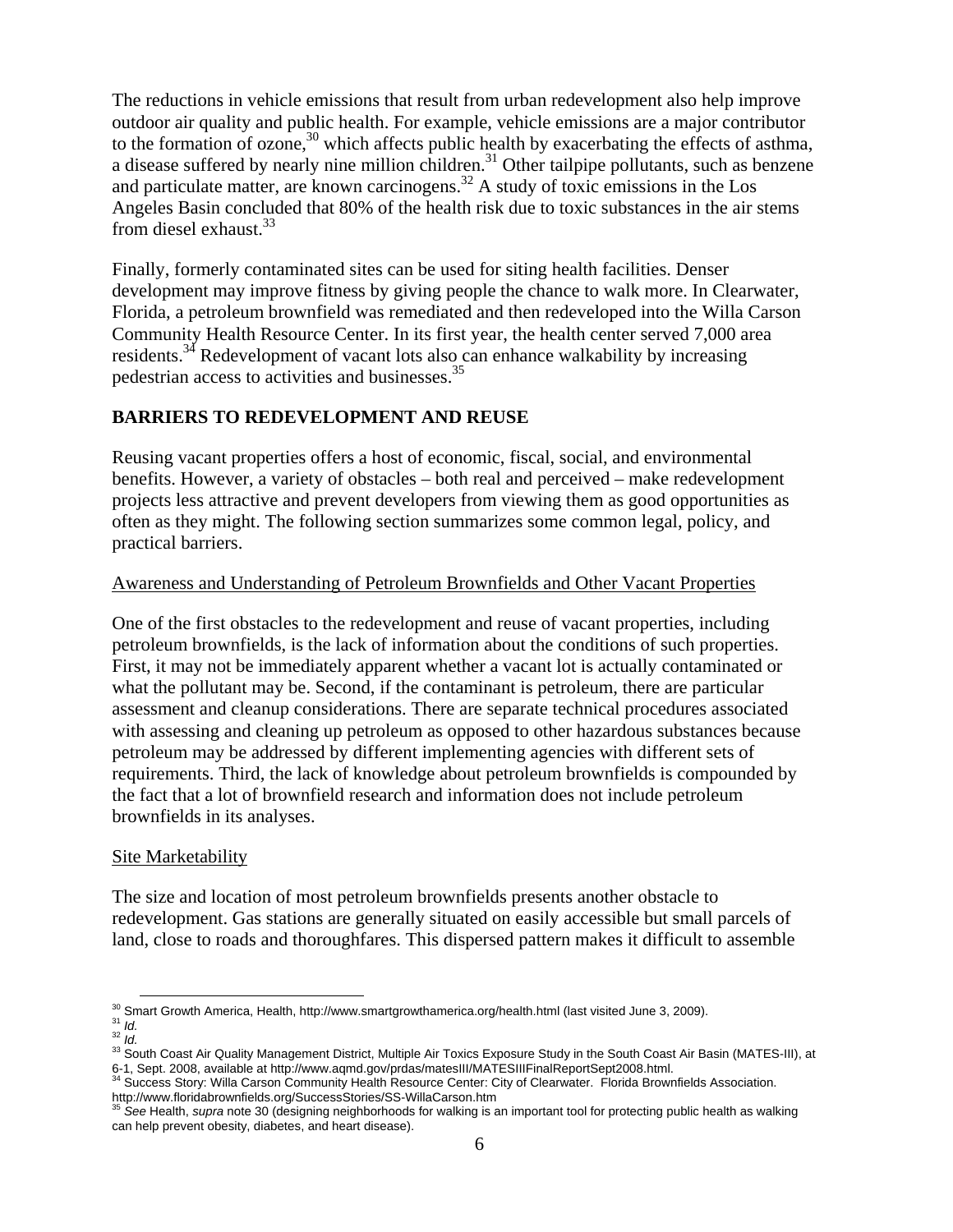petroleum brownfields into larger redevelopment efforts.<sup>36</sup> In addition, their relatively small size may not conform to the requirements of new business entities.

## Site Eligibility

Statutory and administrative requirements may pose additional barriers to the redevelopment of petroleum brownfields. First, to meet the definition of a petroleum brownfield and be eligible for the federal program, the proponent must demonstrate that the site is "of relatively low risk" and that there is "no viable responsible party."<sup>37</sup> This necessitates both a comparison between the risk levels of a given site with other petroleum-contaminated sites, and an investigation into the site's ownership history. Years after enactment, these general standards continue to trigger questions about precisely what information is necessary to meet them.<sup>[38](#page-6-2)</sup> Second, to receive federal revitalization funding for a brownfield, both the applicant and EPA face substantial documentation requirements.<sup>39</sup> The application and associated decisionmaking is yet further complicated if petroleum and other hazardous substances are co-mingled at a site. In addition, there are separate eligibility and cost-share requirements for assessment and cleanup stage grants.<sup>40</sup> The applicability of other funds available at the state and local level may not be clearly defined or known by prospective purchasers interested in available sites.

## Coordinating Cleanup and Redevelopment

There are several programmatic hurdles to reusing brownfields. One is the difficulty in coordinating the assessment and cleanup of the site with the redevelopment planning. A brownfield owner who seeks to sell the property for redevelopment must decide whether to sell the property "as is," to sell it after the assessment has been completed, or to sell it following assessment and cleanup. Part of the calculation depends on the end use of the property. There are significant advantages to coordinating the two stages, not the least of which is the reduction of cleanup costs. Once the source and nature of the contamination is determined, a developer can plan the redevelopment accordingly – for example, by placing a parking structure directly over the contaminated section, thus minimizing the remediation costs for that section.<sup>41</sup> While such risk-based remediation may reduce the overall costs of remediation, it does necessitate the use of institutional controls to ensure that the conditions on the use of the site are respected. The cost of the institutional controls is another factor that must be calculated, which can be challenging.<sup>42</sup> In addition, if the landowner sells the land at a discount because the buyer will assume cleanup costs, but the buyer does not sufficiently

<span id="page-6-0"></span><sup>36</sup> *See* Northeast-Midwest Institute & National Association of Local Government Environmental Professionals, From Rags to Riches—Innovations in Petroleum Brownfields (Dec. 2005), at 9-10, available at http://www.nemw.org/rags%20to%20riches.pdf; U.S. EPA's Petroleum Brownfields Action Plan: Promoting Revitalization and Stability, at 2 (Oct. 2008), available at www.epa.gov/OUST/rags/petrobfactionplan.pdf; Northeast-Midwest Institute & National Association of Local Government Environmental Professionals, A Primer for Petroleum Brownfields, at 5 (2003).

<span id="page-6-1"></span>

<span id="page-6-2"></span><sup>37 42</sup> U.S.C. § 9601(39)(D)(ii). 38 *See, e.g.*, U.S. EPA's Petroleum Brownfields Action Plan, *supra* note 36, at 6-7. ("These requirements can be particularly complex and burdensome for both applicants and states.").<br><sup>39</sup> 42 U.S.C. § 9604(k).

<span id="page-6-3"></span>

<span id="page-6-4"></span><sup>39 42</sup> U.S.C. § 9604(k). 40 *See, e.g.*, U.S. EPA, Proposal Guidelines for Brownfields Assessment, Revolving Loan Fund, and Cleanup Grants, EPA-OSWER-OBCR-07-09, *available at* http://www.epa.gov/oswer/docs/grants/epa-oswer-obcr-07-09.pdf. <sup>41</sup> *See* National Association of Local Government Environmental Professions & Northeast-Midwest Institute, Unlocking

<span id="page-6-5"></span>Brownfields: Keys to Community Revitalization, at 118 (Nov. 2004), available at

<span id="page-6-6"></span>http://www.resourcesaver.com/file/toolmanager/CustomO93C337F65023.pdf (citing the possibility of stalled projects, loss of community support, and remedial action to prevent redevelopment if the site is not cleaned up with a particular end use in mind).<br><sup>42</sup> See John Pendergrass and Katherine N. Probst, *Estimating the Costs of Institutional Co* Institute and Resources for the Future; March 2005.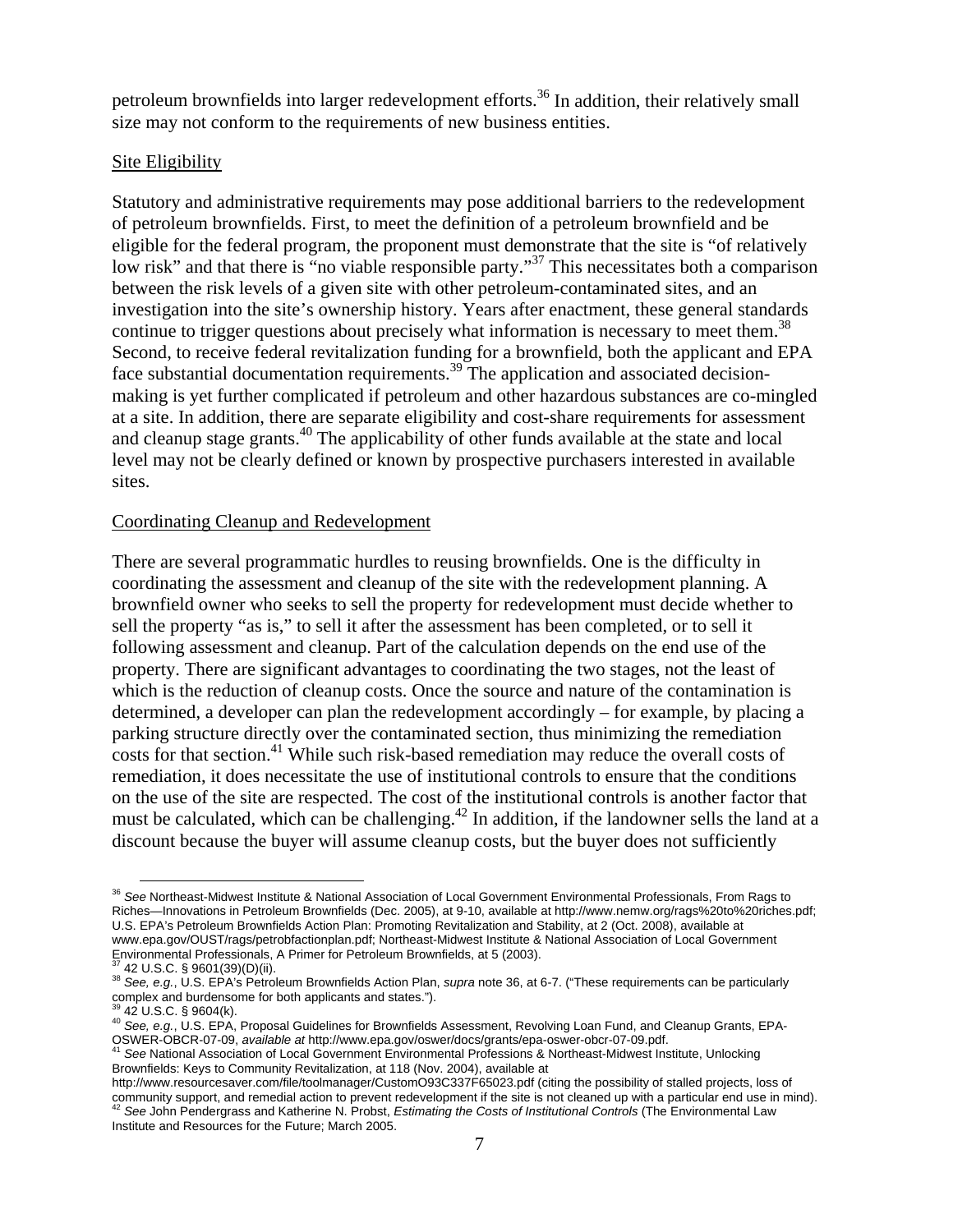perform the cleanup, the government may chose to hold the seller liable.<sup>43</sup> This can result in the seller effectively paying twice for the cleanup.

Part of the problem with coordinating these processes is the timing and duration of each stage. The regulatory process is often too long to accommodate typical development time frames. This can result in escalation of project costs if regulatory delays occur at the remediation stage. Therefore it is essential that developers have an end-use option in mind and work with the appropriate implementing agencies to develop applicable expectations and complementary project schedules.

#### Planning Cleanup and Redevelopment

Another challenging barrier to planning the redevelopment of sites that still need remediation is the difficulty in determining the financial costs of such projects in advance – as with institutional controls, as noted above.<sup>44</sup> Remediation can quickly become very expensive, and it can be challenging to determine whether a project is eligible for funding resources, what funds are available at the various stages of project development, and how resources from one entity (e.g., the state) might complement the resources from another (e.g., EPA).<sup>45</sup> These challenges may be exacerbated by the release of American Recovery and Reinvestment Act of 2009 (ARRA) funds that often are not accompanied by a clear and concise description of how they complement or support ongoing community redevelopment efforts. The distribution of funds without clear guidance can create unrealistic expectations.

## Meeting Cleanup Standards

Once the property owner has determined whether the property will be cleaned up voluntarily or under a regulatory program, he must determine which cleanup standard applies. This is a complex process, depending on which voluntary, state, or federal program(s) the owner selects, and in some cases different standards may apply to a single property. The process can be facilitated by the services of an attorney or technical consultants.<sup>46</sup> Even if an owner is voluntarily cleaning up the property, it may behoove him to remediate according to the standards of the other programs as a frame of reference. For sites that fall under state brownfields programs, many states have developed "risk levels" and either announce maximum allowable concentrations for specific contaminants or permit the property owner voluntarily proposing the cleanup to develop contamination-based concentrations based on specific criteria.<sup>47</sup> Most states consider the future use of the site in setting cleanup standards and include legal and administrative mechanisms to ensure that the use remains the same in the future and to protect public health if there is a change.<sup>48</sup> Interested parties therefore must verify that all relevant implementing agencies have consistent requirements regarding the cleanup associated with the proposed end use.

<span id="page-7-0"></span>43 Linda Breggin, John Pendergrass, & Keith Welks, *A Guidebook for Brownfield Property Owners*, at 13 (The Environmental Law Institute, 1999).

<span id="page-7-1"></span><sup>&</sup>lt;sup>44</sup> Though, of course, developers could chose to site a project on site that has already been cleaned up.<br><sup>45</sup> NEMW & NALGEP, From Rags to Riches, *supra* note 36, at 6.<br><sup>46</sup> Breggin et al., *supra* 43, at 33.<br><sup>47</sup> Id at

<span id="page-7-2"></span>

<span id="page-7-3"></span>

<span id="page-7-4"></span>

<span id="page-7-5"></span>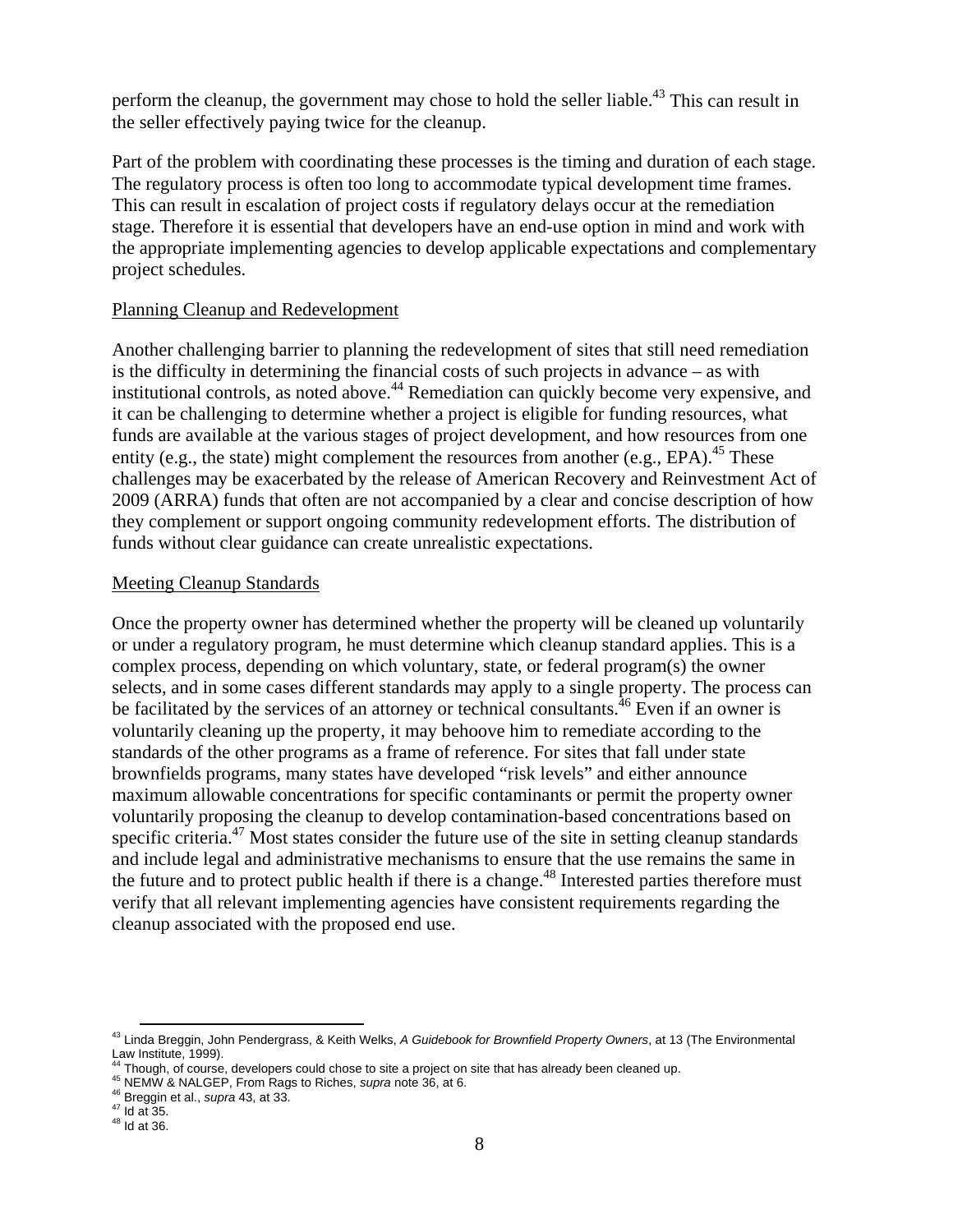# Liability

Another common concern is the availability of liability protection during and following redevelopment. While both the Comprehensive Environmental Response, Compensation, and Liability Act (CERCLA) and Resource Conversation and Recovery Act (RCRA) apply to certain kinds of brownfields, the vast majority of brownfields fall under the jurisdiction of State Regulatory Cleanup Programs; most USTs are covered by the UST program that stems from RCRA but is administered by the states. While liability rules under the state programs vary from state to state, most make a wide range of actors liable. Similarly, owners and operators of USTs are jointly and severally liable for required corrective action.<sup>49</sup> A CERCLA enforcement action cannot be brought for brownfields that are being addressed under a state cleanup program.[50 N](#page-8-1)onetheless, potential liability for cleanup costs can create a barrier to redevelopment. For example, property owners may refrain from selling brownfields due to concern that a future owner would find contamination on the property and sue for cleanup costs[.51](#page-8-2) In addition, the lack of clarity regarding future liability may create a stigma that limits investment in remediated sites.

# Capturing Benefits

Finally, some of the significant benefits from brownfields and vacant property redevelopment cannot be expressed in financial terms. Important benefits, such as improvements to the quality of life in the area, cannot easily be quantified and do not accrue to the developer alone. Although this is not necessarily a barrier to public redevelopment efforts, it can reduce the incentive for private developers to reuse vacant properties and petroleum brownfields.

# **OPPORTUNITIES FOR REDEVELOPMENT AND MAXIMIZING THE VALUE OF INVESTMENT DOLLARS**

The previous section outlined some of the legal, physical, programmatic, and financial barriers to redeveloping and reusing petroleum brownfields and other vacant properties. Some of these barriers may be difficult to address – such as choosing the most efficient corrective action standards or statutory eligibility and cost-share requirements for assessment and cleanup grants – but many of them can be overcome relatively easily. In some cases, policies and incentive programs turn brownfields and vacant properties into opportunities to obtain funding or other support for a project. With the appropriate tools to overcome the barriers to redevelopment, market-ready petroleum brownfields and other well-positioned vacant properties present a way to invest stimulus dollars to produce the maximum public value per dollar. ARRA also funded state and federal vacant property, brownfield, and petroleum programs with hundreds of millions of dollars to contribute to cleanup and redevelopment projects.

## Awareness and Understanding of Vacant Properties: Site Inventories and Assessments

To facilitate redevelopment, it is first important to improve public information about petroleum brownfields and the nature and extent of contamination. A tool for doing so is an

<span id="page-8-1"></span><span id="page-8-0"></span>

<sup>&</sup>lt;sup>49</sup> Id. at 59-60.<br><sup>50</sup> 42 U.S.C. § 9628; *see* also National Association of Local Government Environment Professionals, Superfund Liability: A Continuing Obstacle to Brownfields Redevelopment (2006), available at

http://www.nalgep.org/publications/PublicationsDetail.cfm?LinkAdvID=72956.<br><sup>51</sup> *Id.* 

<span id="page-8-2"></span>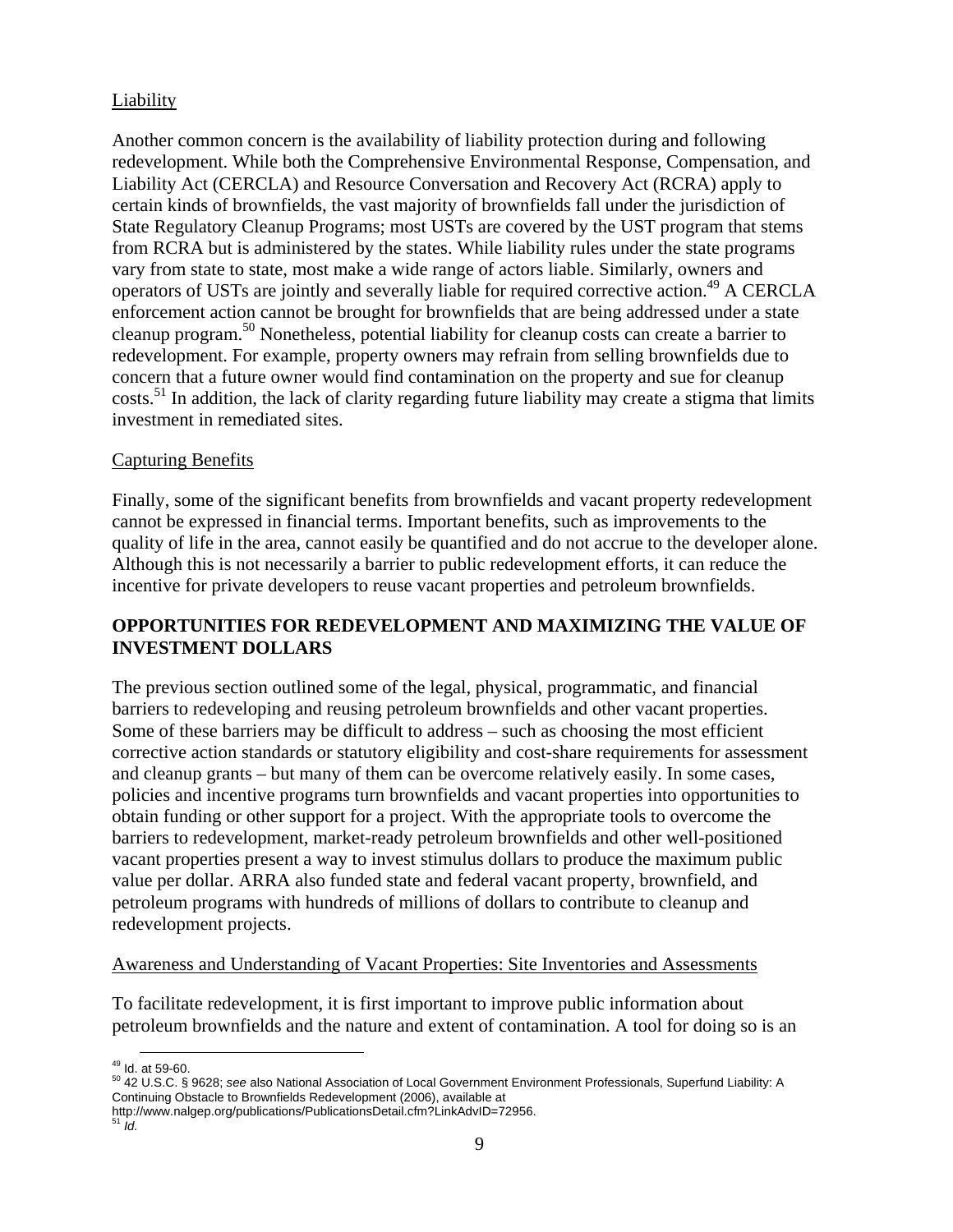inventory of vacant properties and brownfields. State response programs already are required to demonstrate that they have or are implementing a process for cataloguing brownfields to receive federal funding under CERCLA section  $128(a)$ .<sup>52</sup> Effective inventories specify the size and location of each parcel, its prior uses, its access to water, sewer, and transportation infrastructure, applicable zoning and development regulations, and its cleanup or redevelopment status.<sup>53</sup> Inventories that are readily available to the public can be used to heighten awareness of and interest in redevelopment opportunities. For example, Connecticut posts its brownfield inventory online in searchable PDF format.<sup>54</sup> EPA recognizes the importance of voluntary state, local, and tribal petroleum brownfields inventories, and in addition to providing funding through Technical Assistance to Brownfields grants,<sup>55</sup> has issued guidance on how to develop them.<sup>[56](#page-9-4)</sup>

While statutory requirements and funding support the maintenance of an inventory of brownfields, correlating the data with information about *all* vacant properties in the same database will facilitate broader development efforts. Although a single small parcel may not be desirable on its own, in conjunction with other nearby vacant properties it may be an enticing investment opportunity. Such coordinated development efforts are facilitated greatly by comprehensive databases that include all vacant properties, regardless of whether there is perceived or actual contamination. For example, several Pennsylvania state agencies joined with a public/private economic development partnership to develop an online resource for finding and posting vacant properties, including brownfields. $57$ 

#### Site Marketability: Corridor Redevelopment

Although a single petroleum brownfield may be unappealing to investors due to its limited size or location, redeveloping it alongside multiple other vacant properties in the area may create opportunities for positive rates of return. Targeted collaborations along a defined geographical area provide an excellent forum for addressing barriers, gaining administrative support, and leveraging the resources of funding, time, information, and overall project momentum. EPA is spearheading this "corridor" approach in several locations across the country.<sup>58</sup> These corridors of redevelopment are quickly proving to offer several advantages. First, petroleum brownfields or vacant properties that are undesirable individually can be more attractive when viewed with other vacant properties. Second, society receives the economic, environmental, and public health benefits of infill redevelopment. Third, projects that previously only involved vacant properties gain the advantage of the separate funding only available to petroleum brownfields. As mentioned previously, EPA is mandated to allocate 25% of its total annual brownfields funding for petroleum brownfields specifically.<sup>[59](#page-9-7)</sup> Brownfields generally are also eligible for a number of remediation and redevelopment grants,

<span id="page-9-5"></span>57 PASiteSearch, developed by the Pennsylvania Department of Community and Economic Development, Pennsylvania Economic Development Association, Pennsylvania Department of Environmental Protection, and Team PA Foundation, available at http://www.pasitesearch.com/selectsites (last visited June 2, 2009). 58 U.S. EPA Petroleum Brownfields Action Plan, *supra* note 6, at 6. 59 42 U.S.C. § 9604(k)(12).

<span id="page-9-1"></span><span id="page-9-0"></span>

<sup>&</sup>lt;sup>52</sup> 42 U.S.C. § 9628(a).<br><sup>53</sup> See, e.g., Pioneer Valley Planning Commission, Valley Vision Toolbox, *Brownfield Inventories*, available at

http://www.pvpc.org/val\_vision/html/toolbox/PDFs/building%20blocks/Brownfield%20Inventory.pdf (last visited June 2, 2009).<br><sup>54</sup> Information on and access to Connecticut's brownfields inventory is available at

<span id="page-9-2"></span>http://www.ct.gov/dep/cwp/view.asp?a=2715&q=324930&depNav\_GID=1626 (last visited June 2, 2009). Information on other state and local petroleum brownfield inventories is available at EPA, Office of Underground Storage Tanks, Petroleum Brownfields—Identifying Petroleum Sites, http://www.epa.gov/oust/petroleumbrownfields/pbident.htm (last visited June 4, 2009).<br><sup>55</sup> U.S. EPA Petroleum Brownfields Action Plan, supra note 6, at 5-6.

<span id="page-9-3"></span>

<span id="page-9-4"></span><sup>55</sup> U.S. EPA Petroleum Brownfields Action Plan, *supra* note 6, at 5-6. 56 U.S. EPA, Petroleum Brownfields: Developing Inventories, EPA 510-R-09-002 (May 2009), available at http://www.epa.gov/oust/pubs/pbfdevelopinventories.pdf.

<span id="page-9-6"></span>

<span id="page-9-7"></span>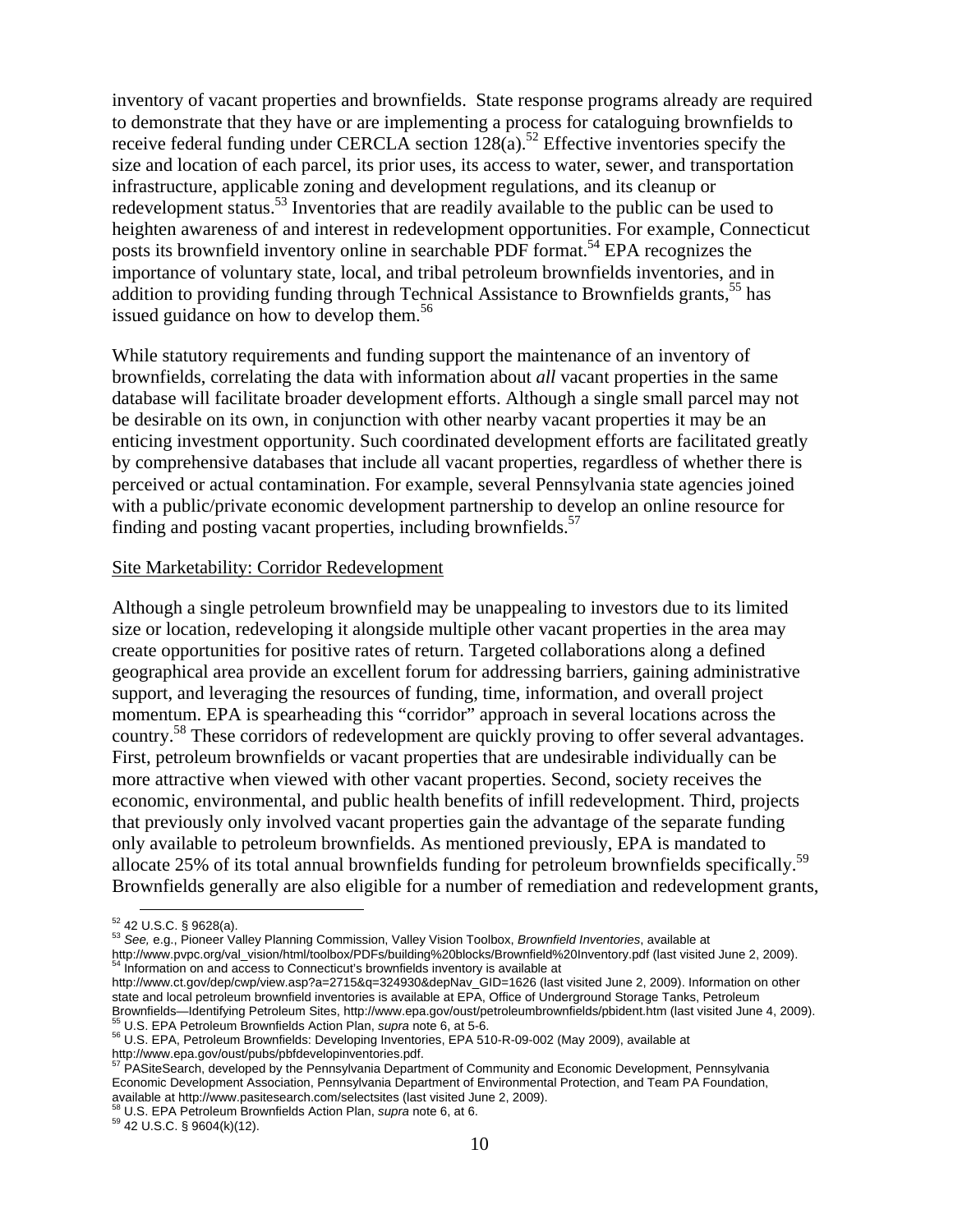loans, loan guarantees, technical assistance and job training programs, and tax credits and incentives. For example, a redeveloper who has applied for Community Development Block Grants and Section 108 loan guarantees from the U.S. Department of Housing and Urban Development (HUD) may also apply for Brownfields Economic Development Initiative grants if a brownfield is included in the redevelopment plan. These three HUD programs are intended to facilitate development efforts for low- and moderate-income communities.<sup>[60](#page-10-0)</sup>

States also provide additional benefits for petroleum site cleanup and for brownfields cleanup and redevelopment. For example, Florida's Enterprise Zone program provides various tax incentives, ranging from job creation tax credits to electrical energy sales tax exemptions, to stimulate economic revitalization of a targeted area.<sup>61</sup> And for sites where the project proponent has not caused or contributed to site contamination since the date of enactment of the Brownfields Redevelopment Act, the state provides liability protection from certain claims.<sup>62</sup> An example of a public-private partnership in corridor redevelopment is the Tamiami Trail Petroleum Brownfields Revitalization Initiative, which seeks to facilitate redevelopment and economic growth by assisting with the remediation of petroleum brownfields along the Tamiami Trail in western Florida.

Several other ongoing initiatives provide insight into the potential of the community revitalization corridor approach for zones that are plagued by petroleum brownfields. One example is the Selma to Montgomery National Historic Trail in Western Alabama. This public-private partnership between federal, state, and local entities capitalizes on the respective role that these stakeholders bring to the revitalization arena and highlights how cross-program collaboration facilitates implementation of projects that address petroleum brownfields.<sup>63</sup> Other examples include the Troost and Prospect Corridors, which are area-wide petroleum revitalization projects in conjunction with Kansas City's community revitalization Green Zone project – providing an example of the value of leveraging resources from multiple programs. EPA UST field pilot projects and petroleum brownfields assessment and cleanup grants are addressing multiple service stations along Historic Route 66 in Arizona, Kansas, and Missouri. The Green Impact Zone is a comprehensive place-based plan to invest public and private funding to transform a neighborhood plagued by high rates of poverty and violence, unemployment, and abandoned property. It is celebrated as an example of what can be accomplished with coordinated, cross-sector investments in housing, transportation, energy efficiency, and workforce training[.64 A](#page-10-4)dditional corridor examples include California Highway 99, the Colorado Historic Byways Initiative, the Lincoln Highway along Iowa and Nebraska, and the Tacoma Way Revitalization Corridor in Washington State.<sup>[65](#page-10-5)</sup>

Federal agencies have recognized the critical importance of coordination of resources and projects to provide more effective redevelopment efforts. EPA, the U.S. Department of Housing and Urban Development, and the U. S. Department of Transportation recently

<span id="page-10-0"></span> $\overline{a}$ 60 For more information, *see* Community Development Block Grant Program, 24 C.F.R. Part 570, and U.S. Department of Housing and Urban Development, Brownfield Economic Development Initiative grants,

<span id="page-10-1"></span>

www.hud.gov/offices/cpd/economicdevelopment/programs/bedi/index.cfm (last visited June 9, 2009).<br><sup>61</sup> U.S. EPA, State Brownfields and Voluntary Response Programs: An Update from the States, No. EPA-560-R-08-004 (Sept. 2008), at 57.<br><sup>62</sup> *Id.* at 56.

<span id="page-10-2"></span>

<span id="page-10-3"></span><sup>62</sup> *Id.* at 56. 63 McNeely, Steven, *Revitalizing Old Abandoned Gas Station Sites*, PBCD News Fall '09, at:

<span id="page-10-5"></span><span id="page-10-4"></span>http://www.planningandtheblackcommunity.org/.<br><sup>64</sup> See, Green Impact Zone, at http://www.marc.org/greenimpactzone/About/index.aspx (last visited September 14, 2009). 65 See, e.g., Colorado Embarks on a Brownfields Historic Byways Revitalization Initiative, LUSTLine (September, 2006). available at: http://www.neiwpcc.org/lustline/lustline\_pdf/lustline\_53.pdf (last visited September 11, 2009).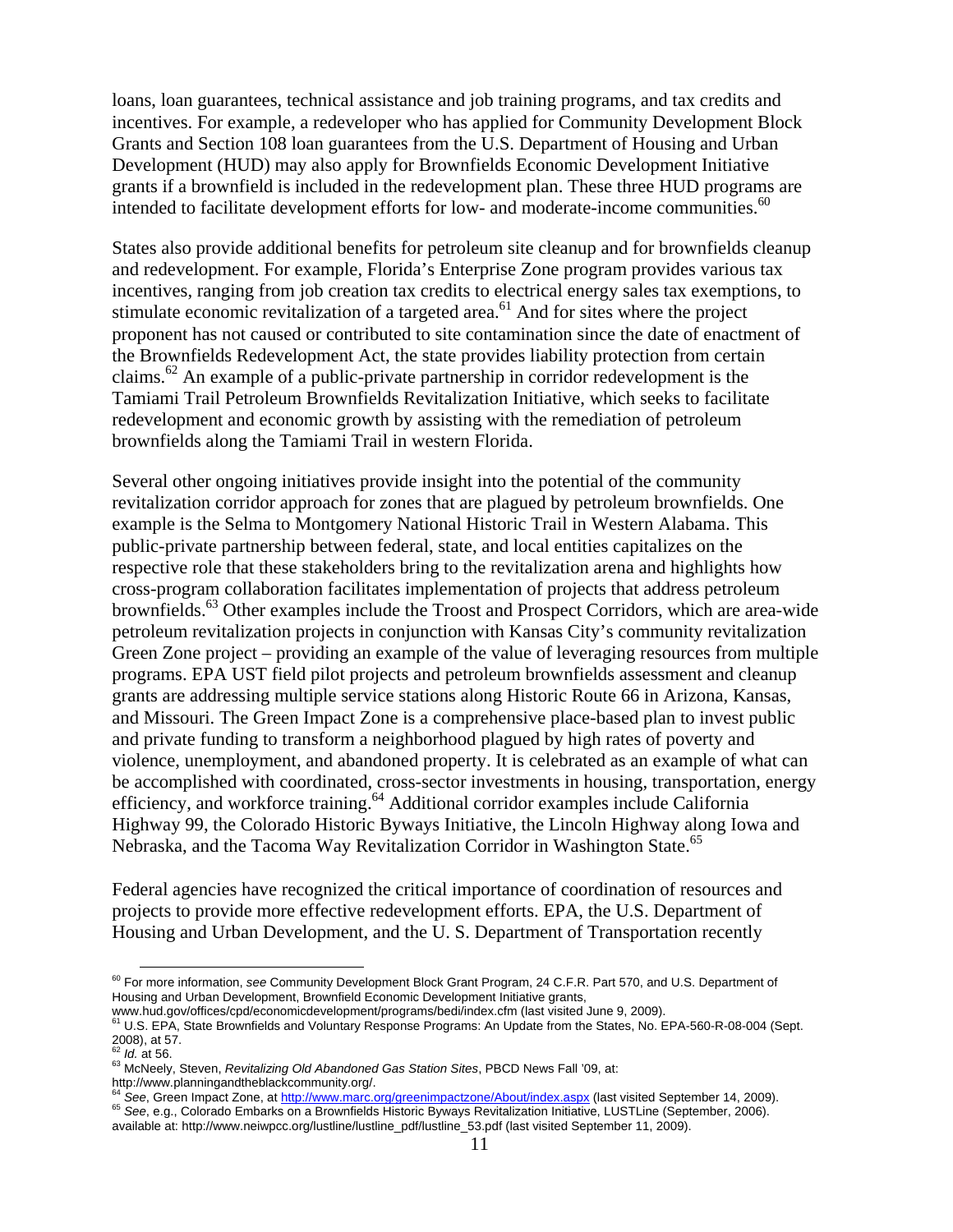formed an initiative called the Partnership for Sustainable Communities to improve access to affordable housing, create more transportation options, and lower transportation costs while protecting the environment in communities nationwide. This program promises to provide meaningful opportunities for the redevelopment of corridors containing petroleum brownfields[.66](#page-11-0) 

## Site Eligibility: Statutory Clarification and Flexibility

Clear statutory eligibility criteria requirements reduce the burden and uncertainty associated with demonstrating that a site is a petroleum brownfield. Developers are less hesitant to undertake initial assessments if it is easy to determine whether a site qualifies as a petroleum brownfield and thus whether it is eligible for public funding. To facilitate this, some states have issued guidelines for determining whether a site is "relatively low risk" compared with other petroleum brownfields in the state, and whether there is a "viable responsible party." For example, it can be as simple as adopting and disseminating EPA's proposed guidelines for meeting eligibility requirements, as Massachusetts's Department of Environmental Protection has done.<sup>67</sup> Another approach is to customize the federal guidelines to reference applicable state-specific requirements, as Virginia did.<sup>68</sup> Such guidelines are most effective if they have some flexibility – it is important to try to identify liable parties, but this need must be balanced against the desire not to hold up redevelopment efforts due to extensive title and property history searches.<sup>69</sup> Virginia has streamlined the process for determining the eligibility of a site by clearly defining efficient steps to determine the existence and ability to pay of a liable party.<sup>70</sup>

## Coordinating Cleanup and Redevelopment: Risk-Based Corrective Action

Identifying the purpose for the redevelopment project prior to undertaking remediation provides the opportunity to maximize the benefits derived from brownfield remediation. This information allows the use of risk-based decision-making, also referred to as risk-based corrective action, wherein a property is remediated to the standard appropriate for the planned end-use. For example, the environmental health standard necessary for a parking lot is substantially different from what would be required for a housing development.<sup>71</sup> Risk-based decision-making is particularly apt for petroleum brownfield remediation actions.<sup>[72](#page-11-6)</sup> Identifying the future uses of the property also makes it possible to use institutional and engineering controls to protect human health and environment by limiting property use and activity and creating barriers to human exposure. Institutional controls are legal, administrative, or institutional tools that seek to modify human behavior to prevent exposure

<span id="page-11-2"></span><sup>68</sup> Virginia Department of Environmental Quality, EPA Brownfields Grant Eligibility Review for Petroleum Contaminated Sites,<br>available at http://www.deq.virginia.gov/waterguidance/pdf/052015.pdf (last visited August 24, 2

<span id="page-11-3"></span>

<span id="page-11-0"></span><sup>&</sup>lt;sup>66</sup> See Partnership for Sustainable Communities, at: http://www.epa.gov/dced/2009-0616-epahuddot.htm (last visited September 2, 2009).

<span id="page-11-1"></span><sup>67</sup> *See* Massachusetts Department of Environmental Protection, Cleanup of Sites & Spills, 2008 Brownfields Petroleum-only Eligibility Determination Letters, http://www.mass.gov/dep/cleanup/petbrlt.htm (last visited June 18, 2009).

<span id="page-11-5"></span><span id="page-11-4"></span>

<sup>&</sup>lt;sup>69</sup> See Rags to Riches, *supra* note 45, at 4.<br><sup>70</sup> Virginia DEQ, *supra* note 68.<br><sup>71</sup> See Northeast-Midwest Institute & National Association of Local Government Environmental Professionals, A Primer for Petroleum Brownfields—What Can Your Community do to Revitalize UST Sites? (2003), at 2, available at<br>http://www.epa.gov/brownfields/pdf/bftoolbox\_disadvantage\_communities.pdf.<br><sup>72</sup> Soo generally EDA. Has at Righ Research C

<span id="page-11-6"></span>See generally EPA, Use of Risk-Based Decision-Making in UST Corrective Action Programs, OSWER Directive 9610.17, March 1, 1995, available at http://www.epa.gov/OUST/directiv/od961017.htm. The American Society for Testing Materials (ASTM) has developed and revised a guide for incorporating risk-based corrective action into petroleum contamination remediation efforts. *See* ASTM, Standard Guide for Risk-Based Corrective Action Applied at Petroleum Release Sites, ASTM E1739-95 (2002), available for purchase at http://www.astm.org/Standards/E1739.htm*.*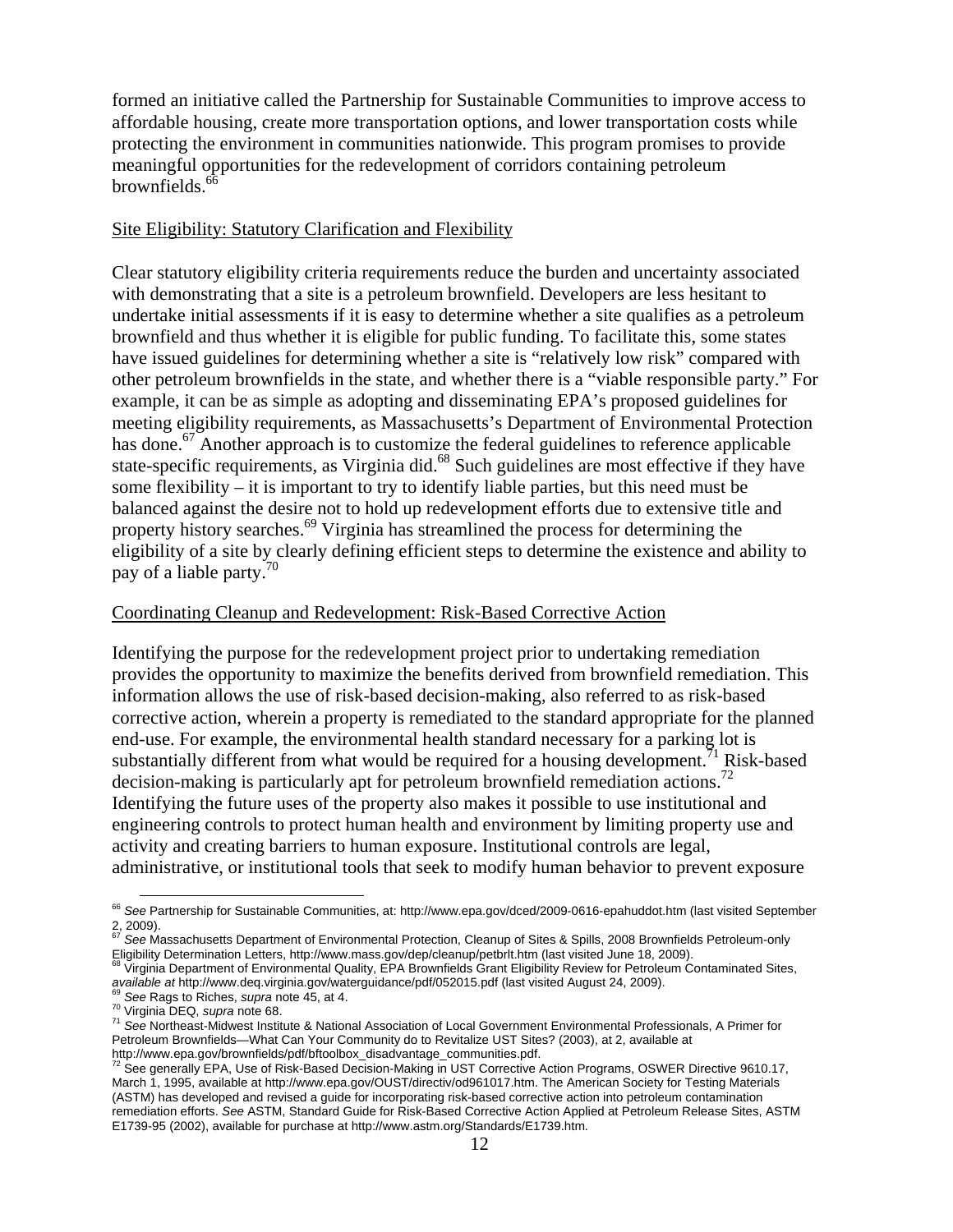risks, such as state and local government land use controls; proprietary or property-law based controls, including restrictive covenants and easements; governmental controls; and informal devices, such as notifications or warnings.<sup>73</sup> Engineering controls use physical mechanisms, such as fences and caps, to minimize the risk of exposure to residual contamination. Institutional and engineering controls are generally used on sites where there is low-level but widespread contamination.<sup>74</sup> Risk-based decision-making makes the corrective action process more efficient for the government and reduces the cost to the developer, although it adds costs to the state and local governments for institutional controls and long-term stewardship.

One method for encouraging coordination between remediation and redevelopment, and among multiple redevelopment sites, is to facilitate public forums for interested public, private, and nongovernmental parties.[75 I](#page-12-2)f vacant property owners are able to publicize properties that can be made market-ready, giving developers the chance to select from multiple sites, redevelopment projects may ultimately be located on the most advantageous sites for that particular use. For example, housing developments may be placed on properties already near water and sewage infrastructure, while community services buildings may be located on easily accessible parcels. Such forums may encourage and cultivate long-term partnerships between the parties that make properties market ready and those looking to redevelop them.

#### Planning Cleanup and Redevelopment: Financial and Technical Assistances

Remediation and redevelopment can be expensive and complex, but there are federal, state, tribal, and local sources of financial, technical, and training assistance for vacant property and petroleum brownfield revitalization. Interested entities can work with states or EPA to secure petroleum brownfields eligibility determinations, but the responsible agencies should also focus on disseminating information about such resources to increase the understanding of opportunities. Funds and other resources that provide clear information about how they can be used (e.g., complemented with end use oriented case studies) are more effective at promoting revitalization opportunities. Some states have already generated reference materials with summaries of the primary support programs.<sup>76</sup> In addition to such written materials, public and private entities should consider using other media to convey the information, such as workshops and public meetings.

To begin the process, EPA offers Brownfields Assessment Grants to state, local, and tribal entities and organizations. The site-specific or community-wide assessment grants provide up to \$200,000 (or \$350,000, with a waiver) to inventory, characterize, assess, and plan the cleanup and redevelopment of a brownfield or petroleum brownfield. A single entity can request up to \$400,000 (or \$700,000, with a waiver), although it is limited to applying for one

<span id="page-12-0"></span>73 Pendergrass, Institutional Controls, *supra* note 42, at 14; *see also* John Pendergrass, Sustainable Redevelopment of

<span id="page-12-1"></span>Brownfields: Using Institutional Controls to Protect Public Health, 29 ELR 10243 (2000).<br><sup>74</sup> For information on institutional and engineering controls, *see* EPA, Institutional Controls: A Citizen's Guide to Understanding Institutional Controls at Superfund, Brownfields, Federal Facilities, Underground Storage Tank, and Resource Conservation and Recovery Act Cleanups, EPA-540-R-04-003 (Feb. 2005), available at http://www.epa.gov/superfund/policy/ic/guide/citguide.pdf; LAND DEVELOPMENT HANDBOOK—PLANNING, ENGINEERING, AND SURVEYING 341–42 (Sidney O. Dewberry & Lisa N. Rauenzahn eds., 3d ed. 2008); New Jersey's Science & Technology University, Brownfield Post-Development Site Maintenance,<br>http://www.njit.edu/tab/managing/post-development/index.php (last visited June 2, 2009).

<span id="page-12-2"></span>See U.S. EPA Petroleum Brownfields Action Plan, supra note 6, at 9; Charles Bartsch, Northeast-Midwest Institute, Petroleum Brownfields: How Can Communities Promote Their Reuse?, at 5, available at

<span id="page-12-3"></span>http://www.nemw.org/Petroleum\_UST\_brownfields.pdf. <sup>76</sup> *See,* e.g., Wisconsin Department of Natural Resources & Wisconsin Department of Commerce, The Financial Resource Guide for Cleanup and Redevelopment, PUB-RR-539 (2006), available a*t* http://dnr.wi.gov/org/aw/rr/archives/pubs/RR539.pdf.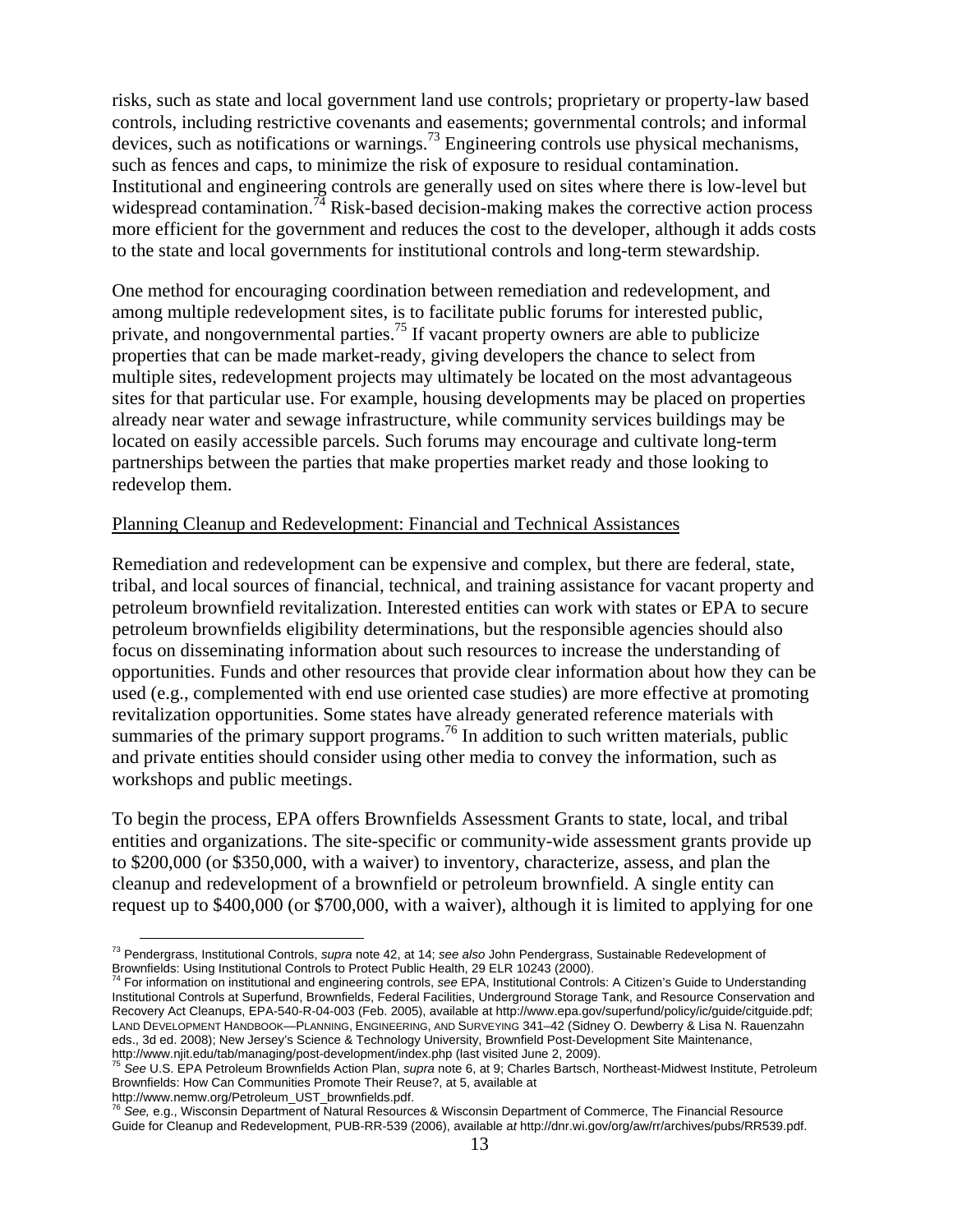hazardous substance assessment grant and one petroleum assessment grant at a time.<sup>77</sup> EPA nearly doubled the number of assessment grants disbursed in FY 2009 with the addition of \$25.8 million to the program. This year, in addition to the 149 assessment grants provided using general program funds, EPA disbursed an additional 104 assessment program grants using ARRA funds. $78$ 

More generally, ARRA increased funding for EPA's brownfields activities by \$100 million, and for LUST corrective actions by \$200 million[.79](#page-13-2) Additionally, the Act allocated \$6 billion to Clean Water Revolving Loan Funds, which can be used to remediate brownfields with water quality impairment;<sup>80</sup> and \$1 billion to the Community Development Block Grant program, which can be used to redevelop brownfields as long as the end-use benefits low- to moderate-income populations, prevents or eliminates slums or blight, and meets an urgent need.<sup>81</sup> These are but a few of the programs that can facilitate vacant property and petroleum brownfield redevelopment efforts and that have been recently buffeted by ARRA funds.

Information about green building and energy efficiency should be included in outreach efforts, as such construction will enable substantial cost-savings, in addition to environmental benefits, in the long-term. Using green building techniques may also make a project eligible for additional funding. For example, ARRA provided the Energy Efficiency and Conservation Block Grants program with \$3.2 billion. The program funds state and local government projects aimed at reducing energy use and carbon emissions, and improving energy efficiency[.82](#page-13-5)

From a policy perspective, institutional coordination among federal, state, tribal, and local parties will avoid duplicative mechanisms and eliminate support gaps. It can also encourage planning above the single site level by clarifying the linkages between municipal and state resources, and by emphasizing the economies of scale gained by area redevelopment. The Neighborhood Stabilization Program, established in 2008 and re-funded with \$2 billion by ARRA, is one program that can be used to support area-wide redevelopment efforts. The program aims to stabilize communities affected by subprime mortgage lending and property foreclosures. In addition to creating funding mechanisms for foreclosure purchase and redevelopment, the program also supports blight demolition, redevelopment of vacant property for housing, and land banks for foreclosed and residential properties. The stabilization programs are supposed to be integrated with other area-wide planning and coordination efforts.[83](#page-13-6)

<span id="page-13-0"></span> $\overline{a}$ 77 42 U.S.C. § 9604(k)(2),(4); *see also* U.S. EPA, EPA Brownfields Assessment Grants: Interested in Applying for Funding?, EPA-560-F-05-236 (April 2009), http://www.epa.gov/brownfields/facts/assessment\_factsheet.pdf; U.S. EPA, Brownfield Assessment Pilots/Grants, http://www.epa.gov/brownfields/assessment\_grants.htm (last visited June 2, 2009).<br><sup>78</sup> See EPA, News Release: \$111.9 Million in Grants for Contaminated Land Cleanup, Economic Development, May 8, 2

<span id="page-13-1"></span>http://yosemite.epa.gov/opa/admpress.nsf/d0cf6618525a9efb85257359003fb69d/92c7b758dc0abc1f852575b000581cb0!OpenD ocument (last visited June 18, 2009).

<span id="page-13-2"></span><sup>79</sup> EPA, Guidance to Regions for Implementing the LUST Provision of the American Recovery and Reinvestment Act of 2009 (June 2009), available at www.epa.gov/oust/eparecovery/lustproguide.pdf.<br>80 Charles Bartsch, Stimulus Watch- American Recovery and Reinvestment Act Signed into Law: Why Potential for Brownfields?

<span id="page-13-3"></span>ICF International, at 2, available at: http://www.mnbrownfields.org/assets/Bartsch\_Stimulus.pdf. Information on how to use<br>funding available via U.S. EPA's website, at www.epa.gov/swerosps/bf/html-doc/cwsrf.htm.

<span id="page-13-4"></span><sup>&</sup>lt;sup>81</sup> See Bartsch, supra note 80, at 3. See also U.S. Department of Housing and Urban Development, Redeveloping Brownfields: How States and Localities Use CDBG Funds (1998), available at www.huduser.org/Publications/pdf/cdbgreport.pdf.<br><sup>82</sup> U.S. Department of Energy, Energy Efficiency and Conservation Block Grant Program: About the Program, avai

<span id="page-13-5"></span>www.eecbg.energy.gov/about/FAQ.html#lc1 (last visited June 22, 2009).<br><sup>83</sup> See U.S. Department of Housing and Urban Development, Neighborhood Stabilization Program Grants,

<span id="page-13-6"></span>

http://www.hud.gov/offices/cpd/communitydevelopment/programs/neighborhoodspg/ (last visited June 3, 2009); Mark Muro *et al.*, Metro Potential in ARRA: An Early Assessment of the American Recovery and Reinvestment Act (The Brookings Institution,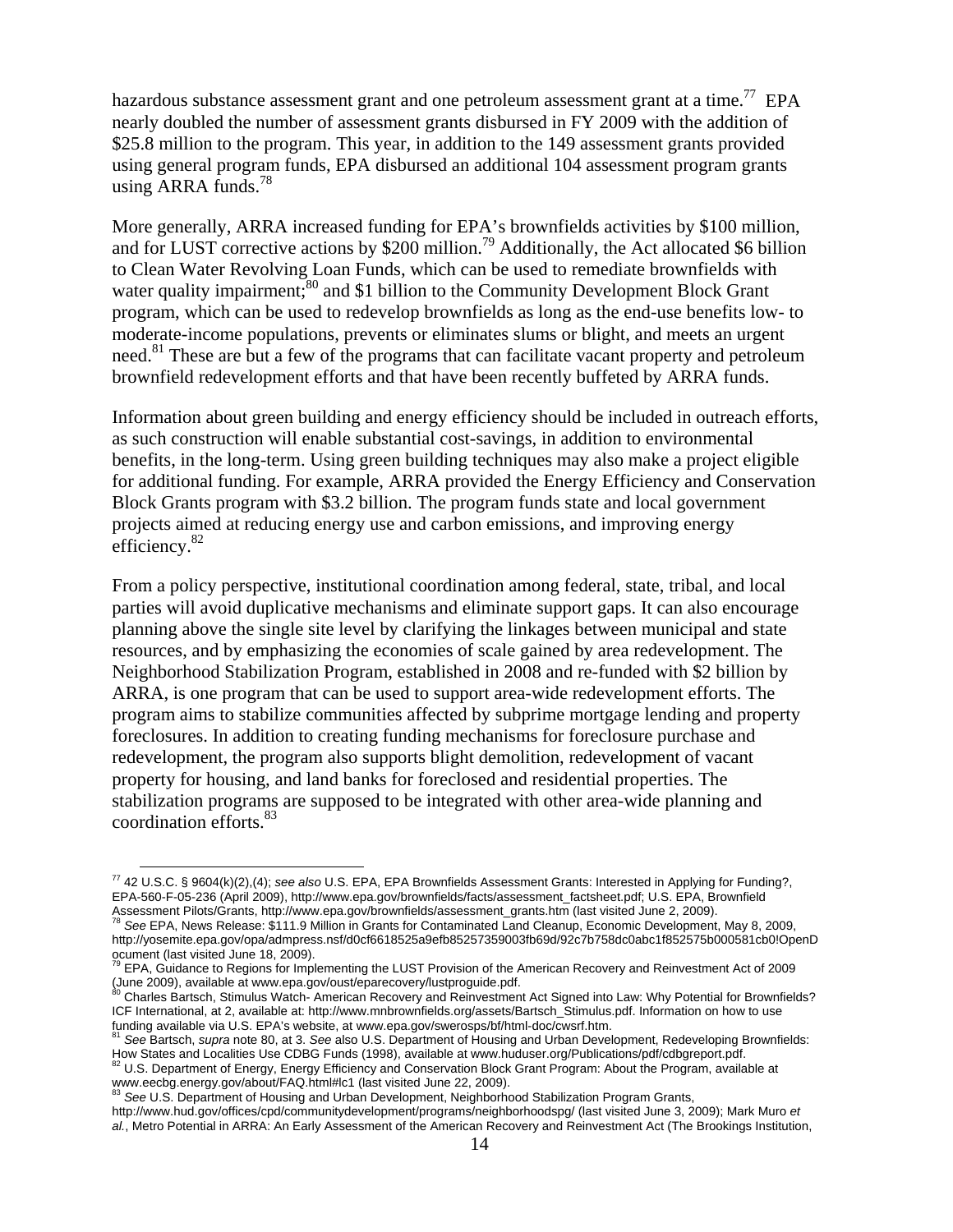#### Liability: Liability Protection

To assuage investor fear of continuing liability, several states have enacted liability protection measures with regard both to petroleum brownfields and others. Liability protection programs will often issue a covenant not to sue, or a letter or certificate stating that no further action is required, after the appropriate cleanup standard has been attained or when an innocent party purchases contaminated property. Florida law, for example, states that a landowner who successfully completes a brownfield site rehabilitation agreement is relieved of any further liability for site rehabilitation.<sup>84</sup> Wisconsin, as do several other states, offers property owners, potential purchasers, neighbors, tenants, or others general liability clarification letters that provide property-specific responses to liability questions.<sup>85</sup>

Sometimes the measures for petroleum brownfields are consistent with those for brownfields generally, and sometimes they differ. For example, in Missouri, UST site liability relief is provided by the state petroleum storage tank indemnity fund, while liability protection for general brownfields cleanup actions is available through Certificates of Completion.<sup>86</sup> State and local governments that do not have such measures in place may consider implementing similar assurances that a party that engages in redevelopment will not be held responsible for costly additional remediation in the future.

## Capturing Benefits: Incentives

The redevelopment of petroleum brownfields and other vacant properties will lead to positive societal externalities that cannot be captured wholly by the project developer. Numerous states and localities have developed incentives for engaging in cleanup and redevelopment. To name a few simple examples, incentives take the form of tax credits, such as the Rehabilitated Vacant Commercial Structures Property Tax Credit established in Frederick County, Maryland, which motivates vacant structure rehabilitation by reducing the developer's taxable income;<sup>87</sup> tax rebates, such as the three years of rebates one can receive in Beaufort, South Carolina for redevelopment activities;<sup>88</sup> and direct grants, such as the Redevelopment Incentive Grants in Dakota County, Minnesota, that provide up to \$250,000 for redevelopment projects that serve a public purpose and improve the property's economic use and value.<sup>89</sup> It is possible that the need for incentives may decrease over time, as private investors gain familiarity with the redevelopment process and are more likely to continuing engaging in such projects.

From the public perspective, the incentives to private investors catalyze projects that provide societal benefits, ranging from job creation to public health improvements. The more state and local governments and communities are aware of the benefits of and opportunities for vacant

1

<span id="page-14-5"></span><span id="page-14-4"></span>Program, http://www.cityofbeaufort.org/client\_resources/pdf/planning/Redevelopment/BRIP-summary.pdf. 89 *See* Dakota County, Minnesota, Community Development Agency, Redevelopment Incentive Grant Program, http://www.dakotacda.org/pdf/RedevGrantPolicy.pdf.

<sup>2009),</sup> *available at* 

<span id="page-14-0"></span>http://www.brookings.edu/~/media/Files/rc/reports/2009/0330\_american\_recovery\_reinvestment\_act/0330\_arra\_report.pdf.<br><sup>84</sup> FLA. STAT. § 376.82(2)(a) (2008).<br><sup>85</sup> Wisconsin Department of Natural Resources, Environmental Liab

<span id="page-14-1"></span>

http://www.dnr.state.wi.us/org/aw/rr/liability/index.htm#glc (last visited August 24, 2009). <sup>86</sup> *See* Northeast-Midwest Institute & National Association of Local Government Environmental Professionals, Recycling

<span id="page-14-2"></span>America's Gas Stations (2002), at 53; U.S. EPA, State Brownfields and Voluntary Response Programs, supra note 61, at 110.<br><sup>87</sup> See Frederick County, Maryland, Office of Economic Development, Redevelopment Incentives,

<span id="page-14-3"></span>http://www.discoverfrederickmd.com/business/incentives/redevelopment\_Incentives.htm (last visited June 3, 2009).<br><sup>88</sup> See Beaufort, South Carolina, Department of Planning and Development Services, The Beaufort Redevelopmen